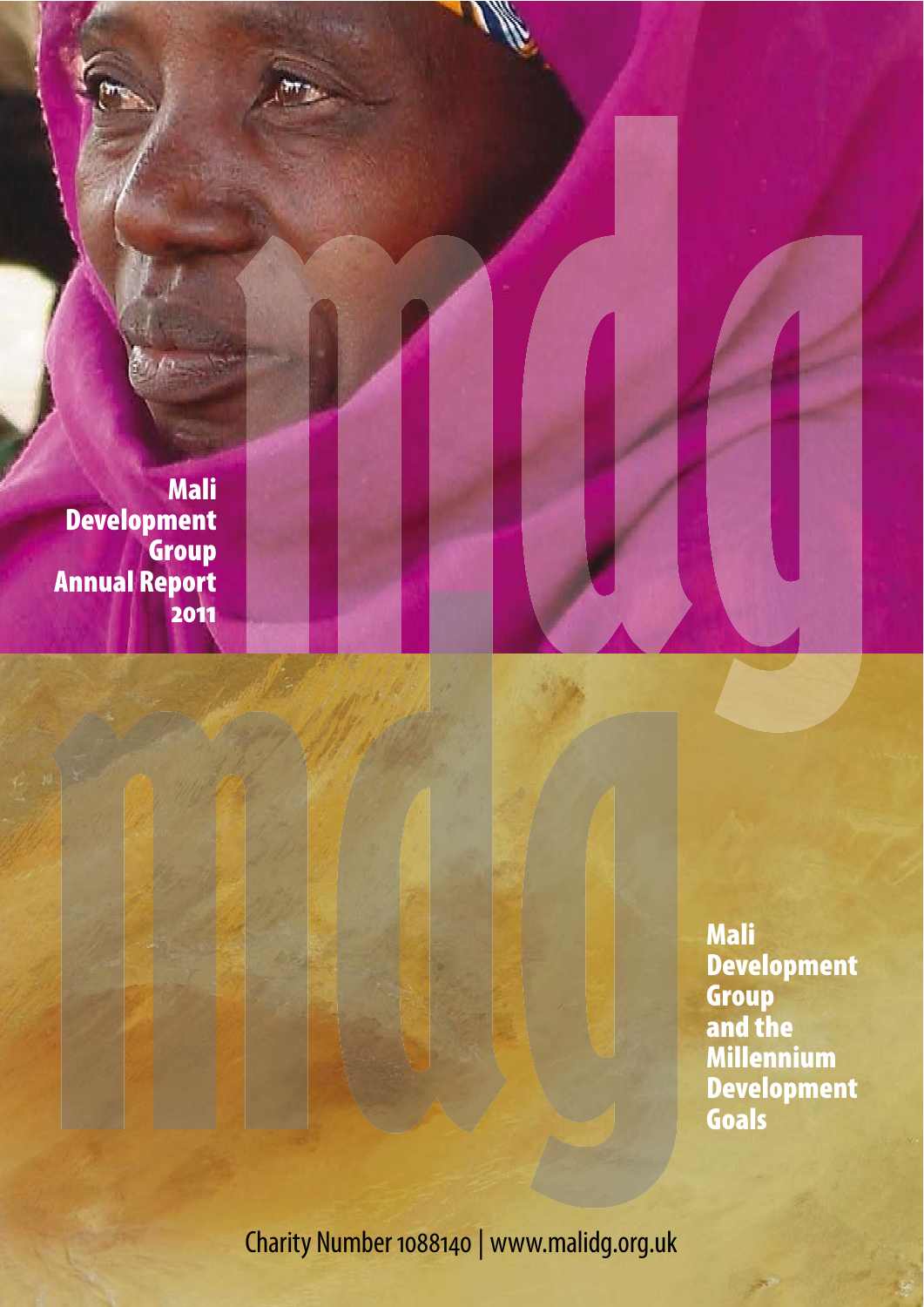### If you would like to help

MDG cheques should be payable to Mali Development Group and sent to:

#### The Secretary

50 Friars Street, Sudbury, Suffolk, Co10 2AG

Please ensure that you give us your name and address together with a statement that you want us to treat this and any other donations you make as Gift Aid donations and that you currently pay sufficient Income Tax and/or Capital gains Tax to cover the amounts given. You can also access donation forms and membership forms on our web site: www.malidg.org.uk

This also gives details of Standing Order arrangements – a great way to help us.

You can also now text a donation of £2, £5 or £10 by texting Mali22 to 70070, for example, Mali22 £5.

MDG Committee members 2011

### Linda King **(**Chair) John Hedge **(**Secretary) David Hedge **(**Treasurer) Andy Benson Ray Fishbourne Janice Hedge Andrea Hewes Ken King Rob Spivey

### Co-opted members:

Linda Francis Tim Hewes Dan Price

#### Photo credits:

Gill Hedge Luke Hedge Soumaila Moro Adrian Moyes Becky Mulley Liz Newall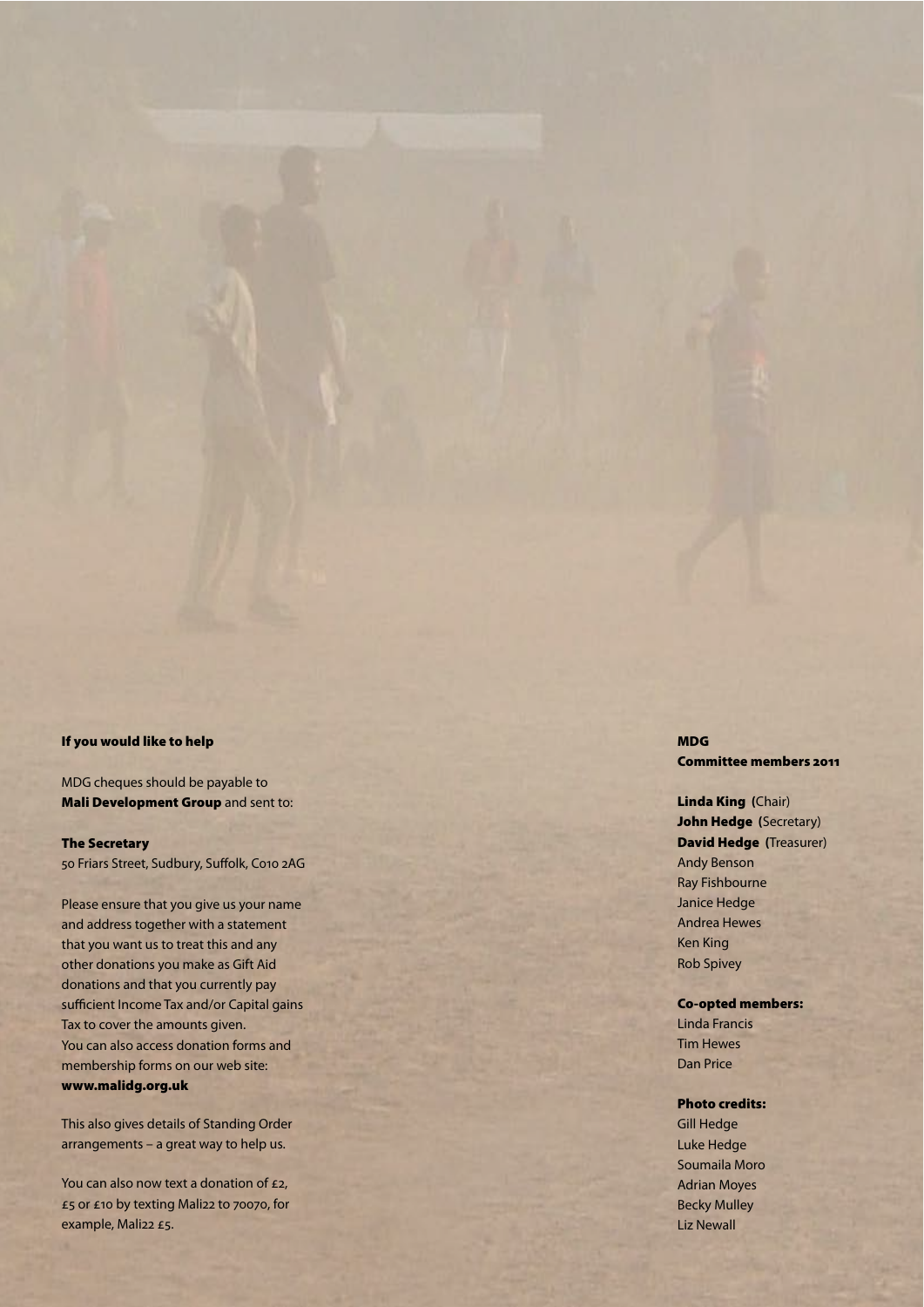

**Mali Development Group Annual Report 2011**

**Mali Development Group and the Millenium Development Goals**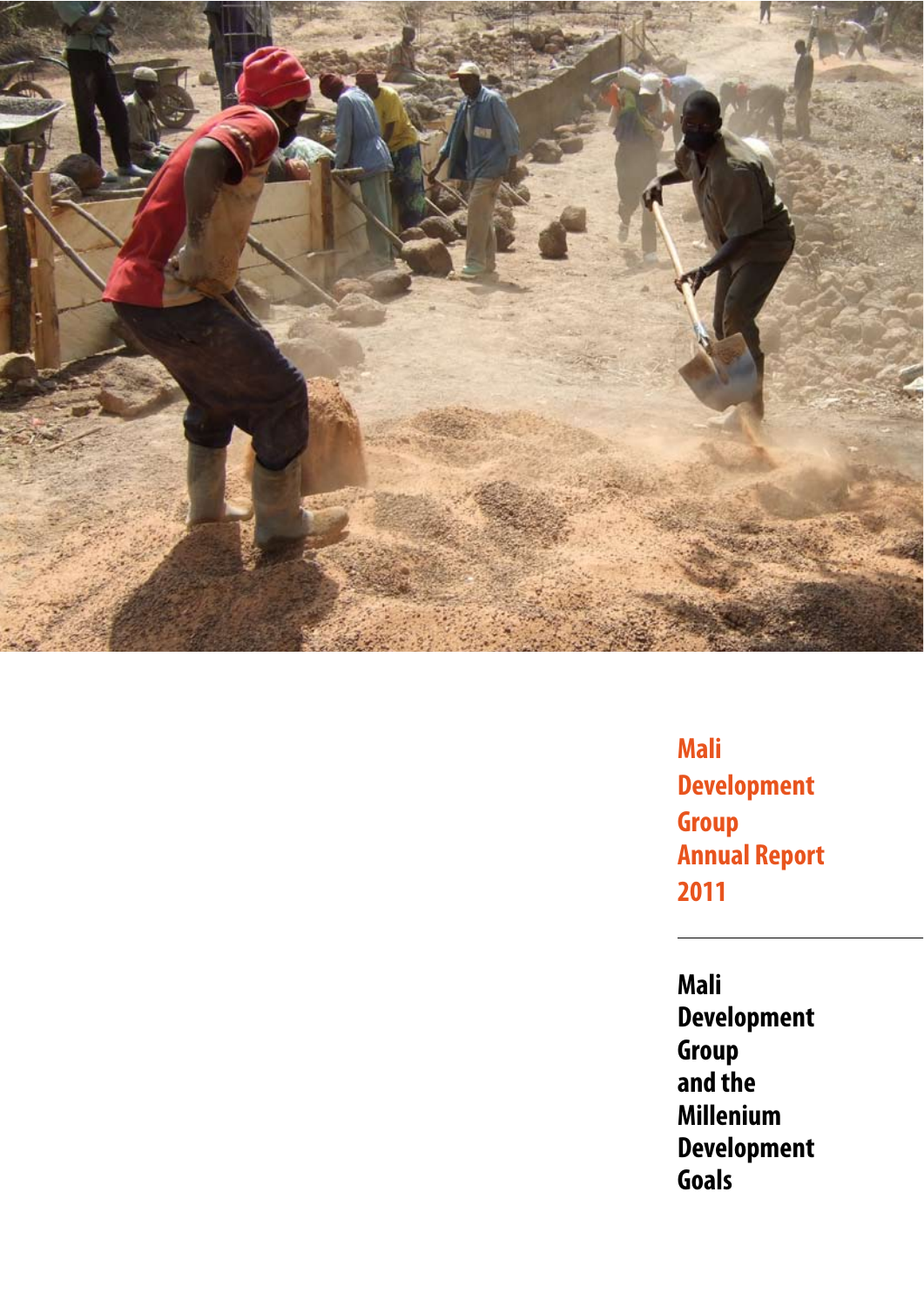### A message from **Linda King** Chair of Mali Development Group





**Welcome to our annual report for 2011. As you will read, in this, our 11th year,**  we have been reflecting on our contri**bution, to the Millennium Development goals which have been the main focus of work for development organisations of all sizes since we started.** 

During the 10 years, we've grown from a very small organisation centred on South Oxfordshire to one with over 400 members throughout the country. Our links with our main Malian partner Jeunesse et Développement have been strong throughout this time, boosted enormously by regular visits to Mali by MDG members and occasional trips here by J&D staff. The last year has seen us complete a consultancy project on future staffing and structure for  $J&D$  – an example of our using the skills of members in as many ways as we possibly can. The fieldwork in Mali for this project involved interviewing many J&D staff both in Bamako and the rural south of the country. The review team were all impressed by the commitment and energy of the staff, and their faith in the probity and accountability of J&D – a true tribute to the Director, Mamadou Kone, whose contribution to the annual report is covered below.

In the last two years our focus has broadened to work with additional partners – Pensons a Demain, Kader Keita's NGO working with Bamako children in difficulty, and Sahel Eco, the environmental NGO working further north in Mali. We have also maintained our strong bond with the Malian Community Council in this country. Our main activity has been fundraising and we have sent in excess of £400,000 to Mali

over the years of our existence. Much of this has come from direct donations from our members and fundraising efforts by many of them. So thank you very much for all your money, time, creativity and hard work.

We have also engaged in some activities to share experiences with other organisations interested in Mali and have developed links politically both in Mali and the UK. This has grown particularly over the last few years and it has been a great pleasure to meet with the recently appointed UK Ambassador in Bamako, Nick Griffiths.

We remain very much a volunteer organisation and many of our members contribute in a variety of ways. The committee especially has developed and shaped us over the years. I am very grateful to all of the committee members, both current and past for their enthusiasm, efforts and good humour. In particular MDG owes a great deal of gratitude to John Hedge, who founded MDG originally, and who has continued to put so much energy and good sense into it.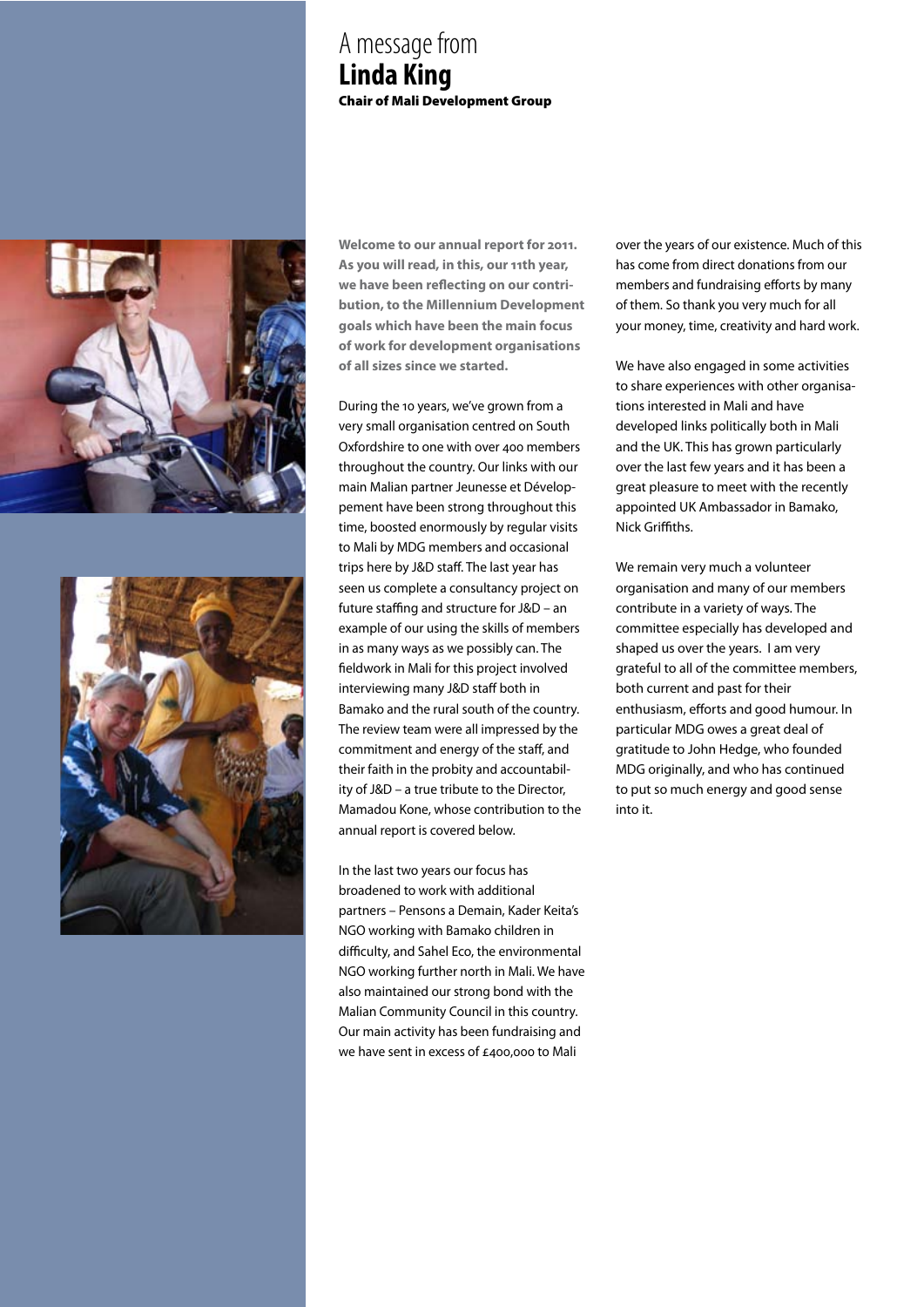### A message from **Mamadou Kone**  Director of Jeunesse et Développement



As a Malian NGO, Jeunesse et Développement has over the years particularly focused with its main partners (the Methodist Relief and Development Fund (MRDF), the Stromme Foundation, DVV International, and of course MDG) on a community development approach, particularly in the rural areas of southern Mali.

That's why our range of different interventions take full account of, and work with, local political, social and economic processes in order to generate positive attitudes and support for sustainable improvements in community life. In following this approach, J&D benefits from the technical and financial support of its partners, so that we can help our partner communities achieve the change they want. This principle of inter-related partnership has enabled J&D to operate effectively over the years in different sectors of development – education, health, citizenship, governance, income generation, capacity building and so on.

However over the last two years J&D and its partners have had to deal with the effects of the world financial crisis, which, sadly, has affected the level of projects supporting vulnerable populations, and this is reflected in a variety of ways; reduction or termination of funding, and loss of funded posts are just two examples.

Despite these difficult conditions, J&D and some of its partners, including MDG, fight continually to find the resources to fund our projects. Apart from their funding contribution I also want to underline those aspects of the partnership which support the organisational and structural development of our agency – providing crucial tools for our own management. I want to take this opportunity to thank the MDG Committee, and all members and supporters for having shown such a great commitment to the development of Mali through helping our NGO so generously, and in so many different ways.

In this blessed month of Ramadan, may the grace of Allah go with the leaders, members and partners of MDG, and with their families, in achieving their different projects, and look after them against all the unhappy events, social and natural, which shake our world.

Long live MDG and J&D, so that we can continue to develop a dynamic partnership which is, committed, sincere, open and honourable.

**August 2011**

# **'Long live MDG and J&D'**

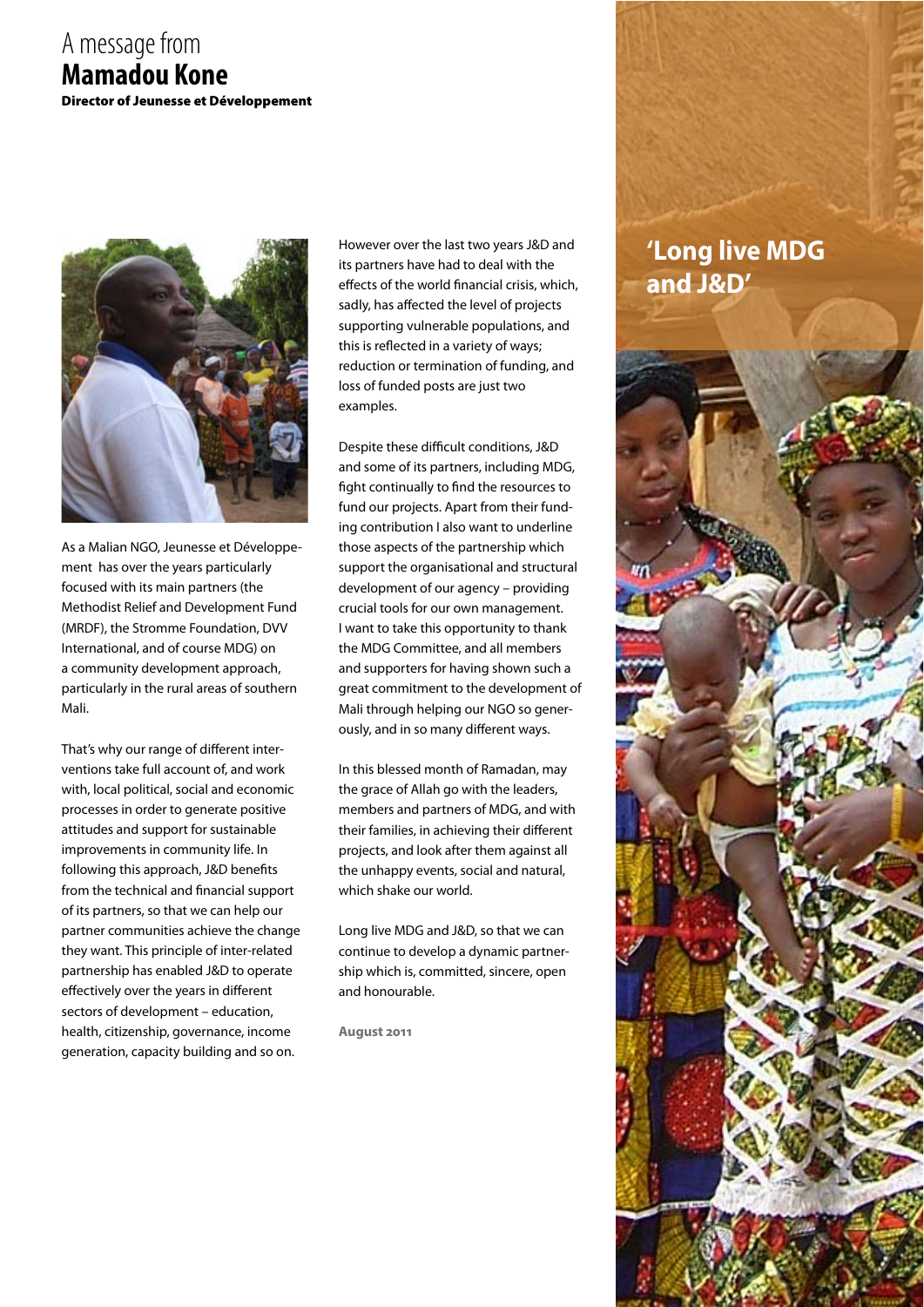**The MDGs were developed out of the eight chapters of the United Nations, signed in September 2000. There are eight goals with twenty-one targets, and a series of measurable indicators for each target.** 

# **The Millennium Development Goals (MDG)**

**J&D** in its work with different partners has, **like all NGOs, concentrated on work that delivers a contribution to one or more of these goals.**

**The Mali Development Group, in its own small way, has also made a contribution, usually as a complement to J&D's work. This report aims to give an overall idea of the kind of work we have funded over the years, or plan to support as soon as we can.**

# Goal 1 Eradicate extreme poverty and hunger

MDG funded pilot micro-projects which enabled disadvantaged young people in Bamako to set up their own businesses. The successful pilots led to a major programme which J&D ran with Comic Relief funding.

The dam at Mafele provided water all year round for sustainable crops and allowed new land to be used for growing.

The dam at Soromba enabled more crops to be grown and meant that the village was not cut off during the rainy season.

# Goal 2

Achieve universal primary education

MDG supported J&D's work with 'Speed Schools' which enabled village children who had dropped out of school to receive intensive support and return to their education.

MDG supports Kader Keita's work with the most disadvantaged children in Bamako, many of whom have been living on the street.

MDG funded a new school at Ntentou and helped equip this and other schools.

# Goal 3

**Promote gender equality and empower women**

With the help of Kennington Overseas Aid MDG enabled J&D to provide support for women's organisations in Manankoro, with diesel mills, micro-credit, and market gardens in Manankoro, which improved incomes and gave hundreds of women their first stake in the village economy.

MDG financed help for women with fistula who came to Bamako because of their need for treatment and their social exclusion in their own communities. Support was provided for treatment and their businesses of laundry and indigo dyeing.

Through its current Second Step Project MDG is helping local women's savings groups in Yanifolila achieve new facilities for their communities.

# Goal 4 Reduce child mortality rates

MDG has helped to fund J&D's work with malaria prevention and has provided money for nets. MDG plans to support a new initiative in Manankoro in 2012/13.

MDG has equipped local clinics with urgently needed medication and the current Kolondieba project will save many malnourished children in a very poor part of the Sikasso region by providing new wards for the local hospital – see details of the Kolondieba project later in this report.

Through support for Kader Keita's work with disadvantaged children in Bamako MDG has helped Kader save many lives by linking children with much-needed health care and shelter away from the dangers of the street.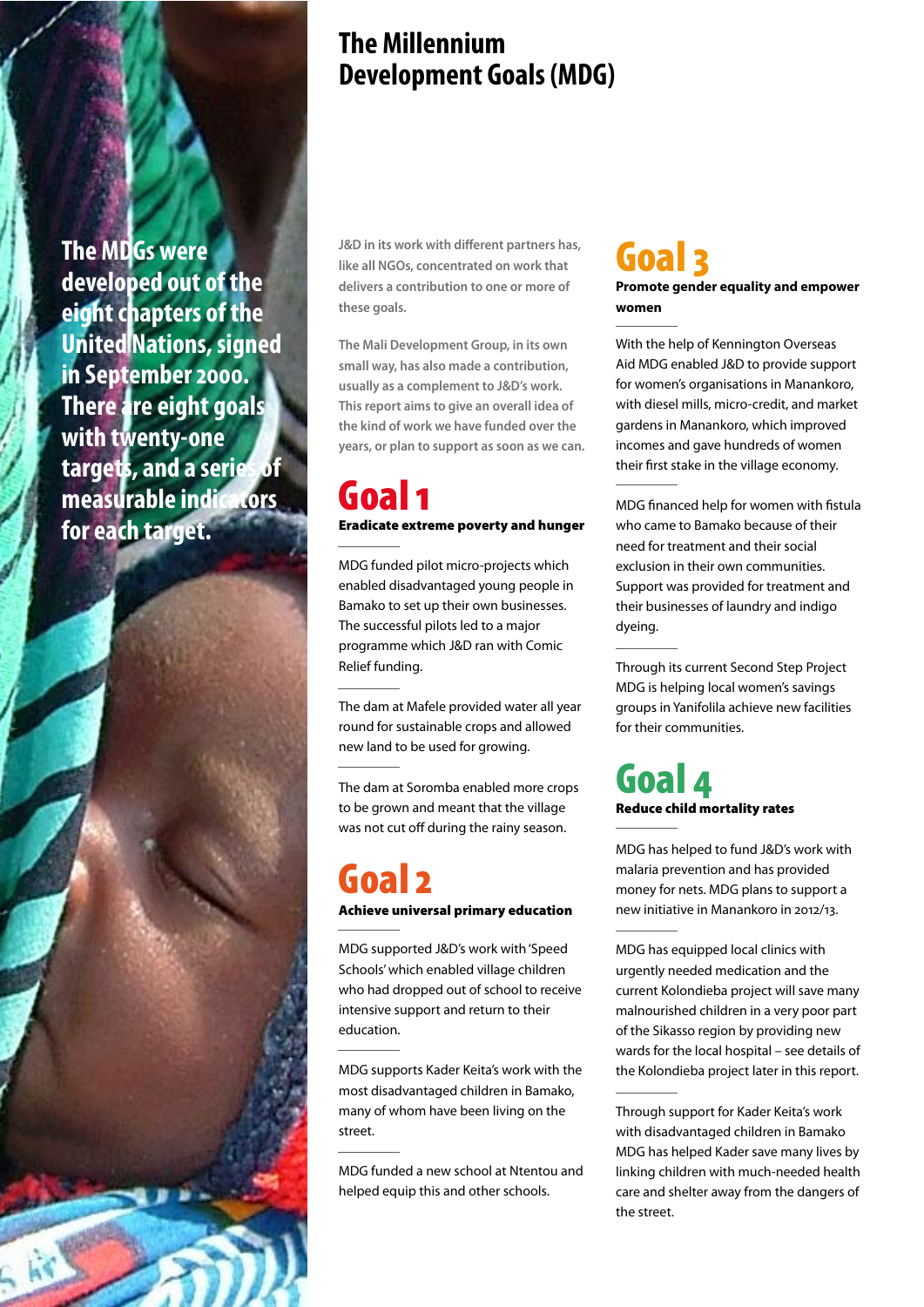### Goal 5 **Improve maternal health**

MDG funded a small maternity section at a village clinic in Lemeroutomu.

The motor ambulance at the village of Thian in Yanifolila helps many pregnant women access health care when they need help.

The planned Kolondieba unit will have a ward to house women from the Sikasso region who have medical problems and face difficult pregnancies.

### Goal 6 Combat HIV/AIDS, malaria, and other diseases

For the past 8 years, currently with the support of the Guildford Academic Associates charity, MDG has funded a large Peer Education project in the very poor Commune IV area of Bamako. Many local young people have been trained to help others learn about reproductive health, avoidance of pregnancy and prevention of HIV/AIDS. They also provide access to contraception for many young people – see some details of Peer Educators later in this report.

The Peer Educators regularly contribute to HIV prevention and health education Forums in Mali, and perform shows and plays to help promote the message. For a number of years MDG supported annual football tournaments organised by J&D, which promoted healthy living and health promotion.

## Goal 7 Ensure environmental sustainability

Through the Tree Parties (an organisation under the umbrella of MDG) we are beginning to support the work of Sahel Eco and its Greening the Sahel initiative which promotes conservation and more sustainable farming methods in the Malian Sahel.

The dams at Mafele and Kolondieba have provided local people with sustainable fish stocks.

Enabled improved access to water and sanitation in both these areas.

### Goal 8 Develop a global partnership for development

MDG has developed an information network for organisations involved in Mali to share ideas and knowledge, and has run conferences in collaboration with other organisations such as the Malian Community Council to promote awareness of Mali and its culture.

MDG campaigns both for Fair Trade and a fair deal for Mali in UK Government Development funding.

MDG has provided IT equipment and support for its partners and Malian schools through the donation of equipment and members' skills.





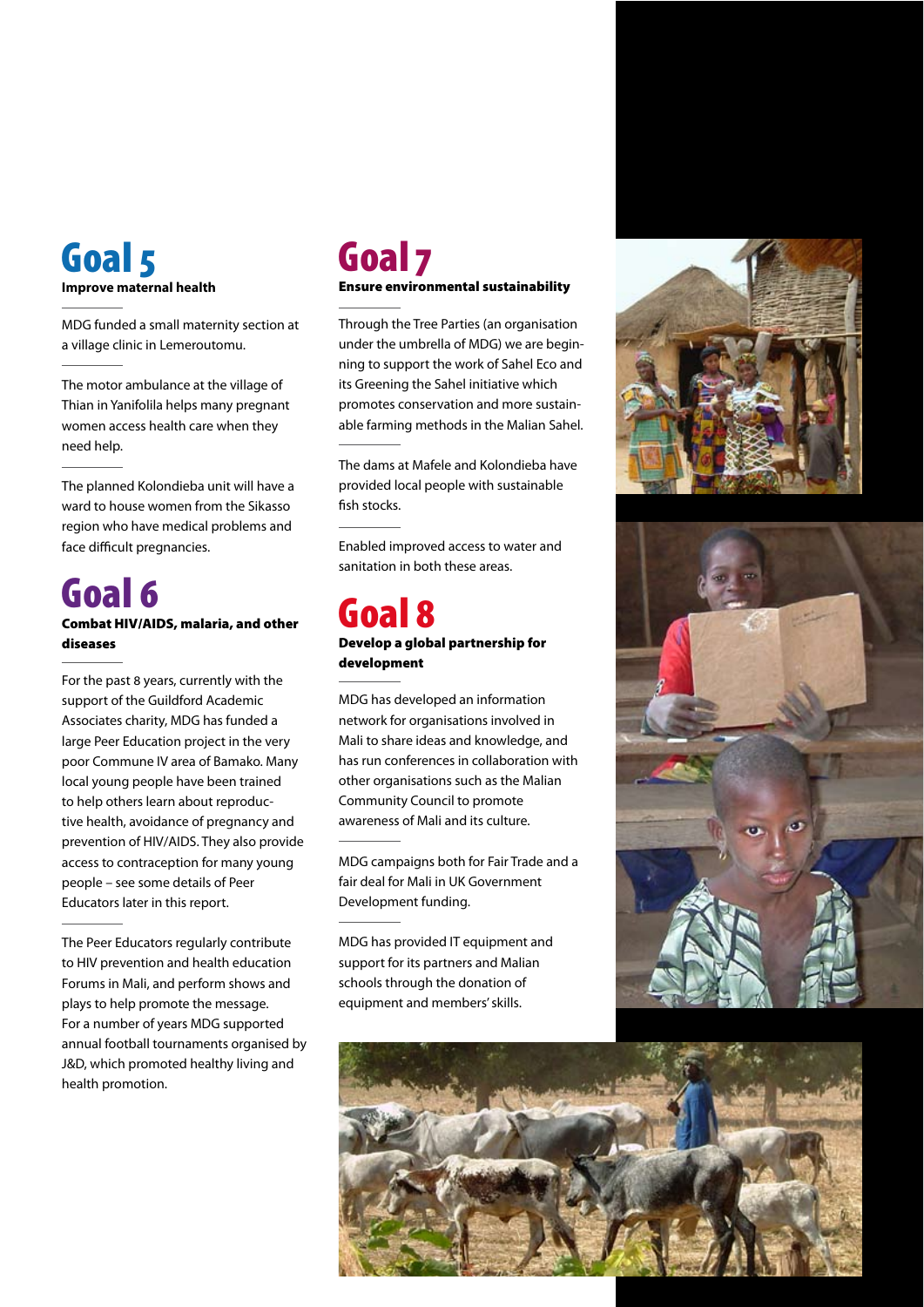# **Reproductive Health programme**





**Sékou DOUBIA in action, in his 'grin' the Malian word for an informal group**



**Issa receiving his certi%cate after training**

J&D's Reproductive Health programme funded by MDG is now in its 8th year. In the second quarter of this year over 1,000 young people participated in group sessions or individual counselling. Earlier in 2011 another successful round of training introduced 30 new young people to become peer educators on the scheme, with an equal balance of boys and girls. Those proportions are reflected also in the young people taking part in sessions. Over 8 years the impact on general levels of awareness among young people about health, contraception and responsible behaviour has massively increased in Bamako's Commune IV – a very poor area with a high proportion of young people, and a population equivalent to the size of an English town like Reading. Here are three pen pictures of young men involved in peer Education; two recent recruits, and an 'old hand' from 2009.

Sékou Doumbia is a new Peer Educator recruited in 2011. He says that joining has changed his life a lot. When he started he was not well known in his area but now since his training he has become something of a 'saviour' for other young people in his home area. He gives them clear information about sexual and reproductive health but can also enable them to have contraceptive products. His parents and his friends are very positive about his contribution.

**Issa Fane** also joined this year. He is in his 8th year at school and he is the Peer Educator who sells more contraceptive products than any of the others. He values the information he got from his training a lot.

The small amount of commission he receives from his sales helps him buy his clothes, and also enables him to help his parents who are very poor, so he certainly contributes to the needs of his family. He is very grateful to J&D for this opportunity.



Gaoussou Doumbia is an old hand who trained as a Peer Educator in 2009. Today he is a soldier in the Military Engineers. Gaoussou says that he owes his success in joining the Army to the Peer Educator programme. Although he passed his recruitment test he lacked any other qualifications. In his uncertainty about what to do he remembered that he had been given a certificate of training after he completed the Peer Educators course. He wasn't very optimistic, but presented this certificate to the Recruitment Commission and he was taken on for training! After a time he was taken on by the people providing Reproductive health training for the Army - as Gaoussou says.....

"I was put forward by our Company Commander, and after testing my knowledge they got me working with other soldiers. Each week I was allocated time to do this work and later I was contacted by the Central Directorate of the Army Health Service to undertake more of this work – actually I am in a bit of a dilemma now because I had really wanted to do music in the Army!"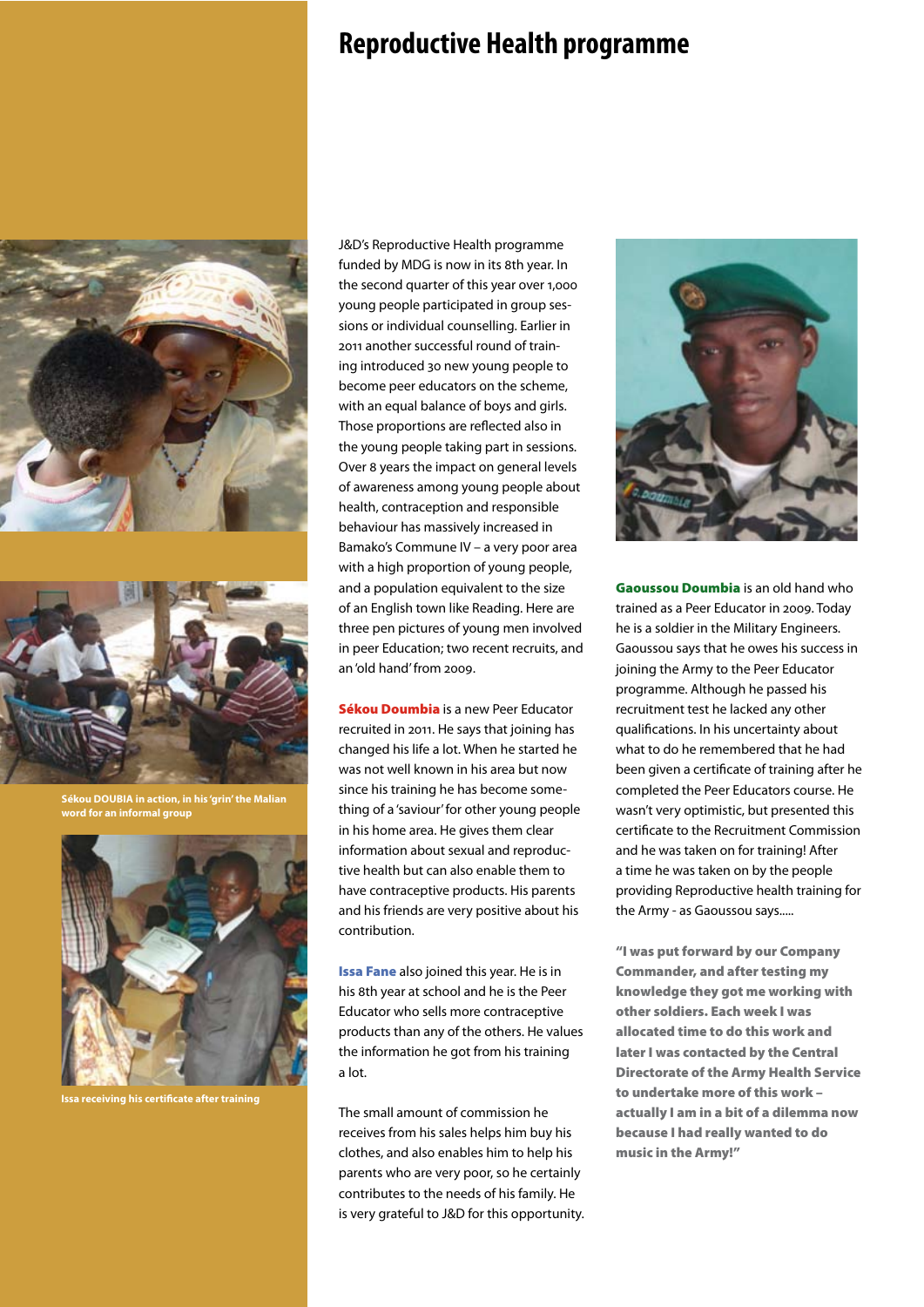# MDG's top priority **Kolondieba Hospital**



Kolondieba is in the far south of Mali about 180k from Bamako. It is the main town for a 'cercle' of about 30 village communities within the administrative region of Sikasso – the map shows Sikasso, and Kolondieba is not far from the border with Ivory Coast. The only significant health centre is the one at Kolondieba, which serves a mainly rural population of 200,000 people.

The centre was built quite recently but already lacks sufficient capacity to house the referrals it receives, especially for two key categories – women with high-risk pregnancy and infants with malnutrition. The Hospital has 5 Doctors and works hard to keep up with demand, but the most pressing need is for more space to accommodate increasing numbers of pregnant women and highly vulnerable babies.

At present women and children come to Kolondieba and are treated somehow as nobody is turned away, but they have to live in very unsatisfactory conditions. For some time they were sleeping in outbuildings and even in the mortuary at one stage. The hospital has constructed a temporary shelter but wants to have the two new buildings as soon as this is practical, since referral levels are still on an upward trend.

Dr. Keita, the Director needs two new wards. Each one will care for 10 patients. The total value of the project is about £23,000 sterling equivalent.

We are being helped greatly in this project by fundraising being done by the staff of two firms who are working closely with us; Brothers and Sisters, a creative agency in London's West End, and Gifford the engineering firm with whom we have had a close association over the past 5 years. We will still require help from members, though, and the need to complete this project is so urgent that the MDG committee has made it our top priority.

**'the most pressing need is for more space to accommodate increasing numbers of pregnant women and highly vulnerable babies'**



**Temporary shelter**



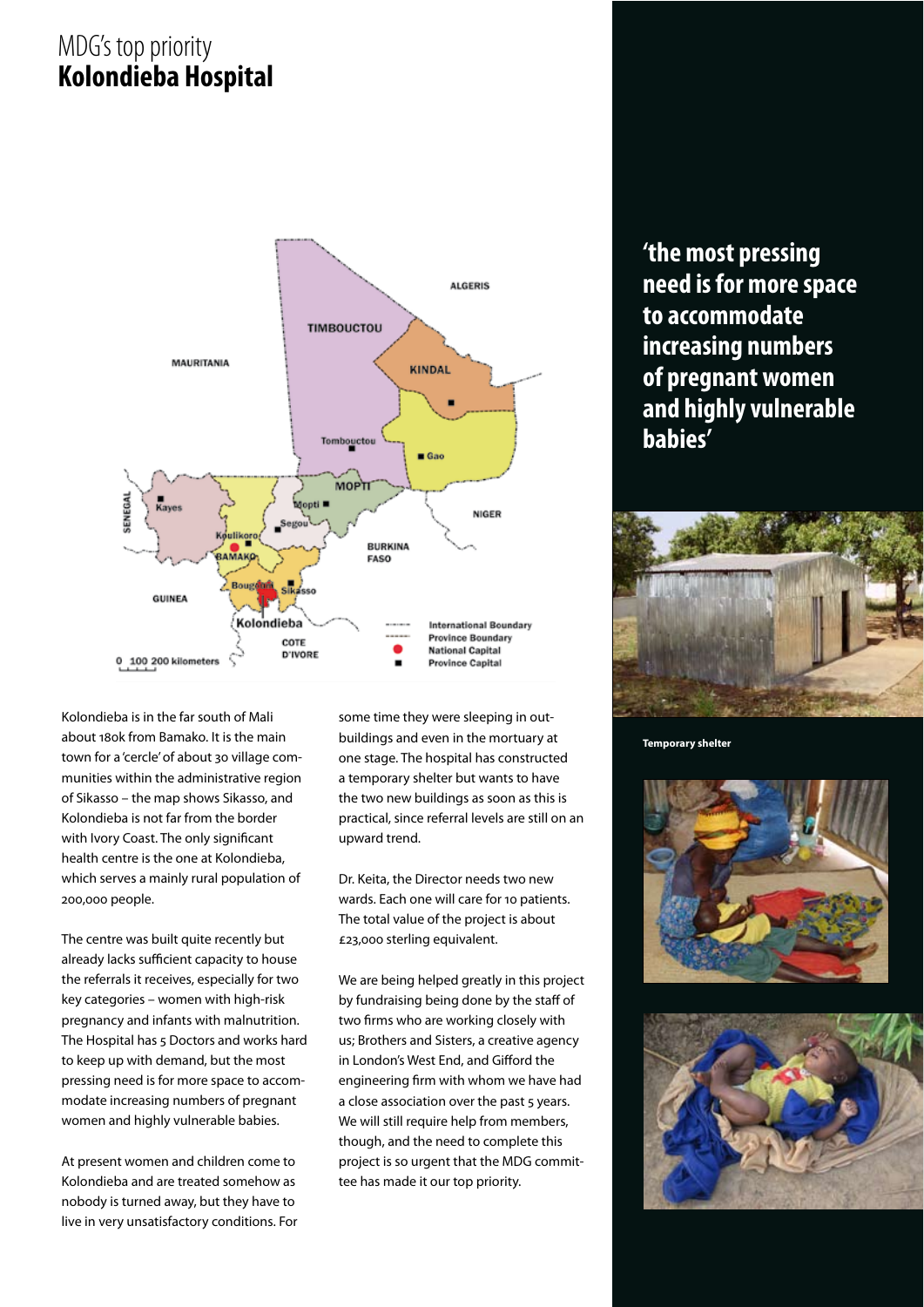

## **Financial Report** for the year ended 31 March 2011 David Hedge, Treasurer MDG

### Income

Gross income amounted to £45,060 for the latest financial year and, whilst this sum was lower than the prior year, MDG was able to proceed as planned despite a difficult economic climate. Some key developments related to income, are as follows.

#### **Donations and subscription**

These were largely unchanged at £37,450. This included regular and largely unchanged Member payments, individual/corporate/trust donations, and partnership income plus continued valuable funding received from Gifford. Funding for the Reproductive Health programme came from the generous donations totalling £20,000 made by Guildford Academic Associates (GAA) and this was crucial to sustaining that programme.

### **Fund raising**

Proceeds were lower than the prior year reflecting the general economic scene, but approximately £1,500 was received from the holding of a Fun Quiz, nearly £2,000 from the annual Christmas Raffle plus pudding sales (both arranged by Linda King), and a range of other activities and events, ranging from concerts and film showings through to book sales and barbecues!

### **Gift Aid tax refunds**

These refunds from the Inland Revenue, amounted to an important £1,558.91. Although this was reduced from the previous financial year in line with refundable contributions. An outstanding Gift Aid refund submission claiming £2,687 should strengthen the charity's financial resources in the near future.

### **MDG Partners**

As well as funding for Jeunesse et Développement, revenue continued to be generated for the two other MDG partners – the Malian Association for

Hope and Culture (MACH), set up to assist disadvantaged children, and Sahel Eco, which carries out important environmental work. Excluding the impact of Gift Aid refunds, approximately £1,845 was raised during the accounting period for MACH, which operates within the UK management of Tim Hewes.

#### **Funds raised since inception**

MDG has raised approximately £415,000 since it commenced activities, at the start of 2001. The charity believes this to be a substantial achievement for our voluntary based charity and a sound basis for future development.

### Expenditure

Outgoings amounted to nearly £42,400, principally comprised of Malian transfers. Those directed to J & D represented 74.5% of this total with 11.2% pertaining to the work and support of the MACH partnership activities. Outgoings are based upon agreed priorities and are subject to approval by the Executive Committee of MDG. In the case of J&D this is based upon the approved 3-year Work Plan.

### **Payments & Transfers**

These are made to J&D and MACH on a quarterly basis, coinciding with the Malian Calendar Financial year (January to December) Transfers to J&D totalled  $£31,600$  in the last financial year and MDG receives regular progress reports from them so funding priorities can be adjusted based upon both feedback and new information.

### **Other costs**

These comprised a modest level of overheads & payments in line with the charity's volunteer based approach and principles. Expenses cover such items as secretarial expenses, general overheads, project support and fund-raising expenditure, public liability insurance premiums, printing & similar costs.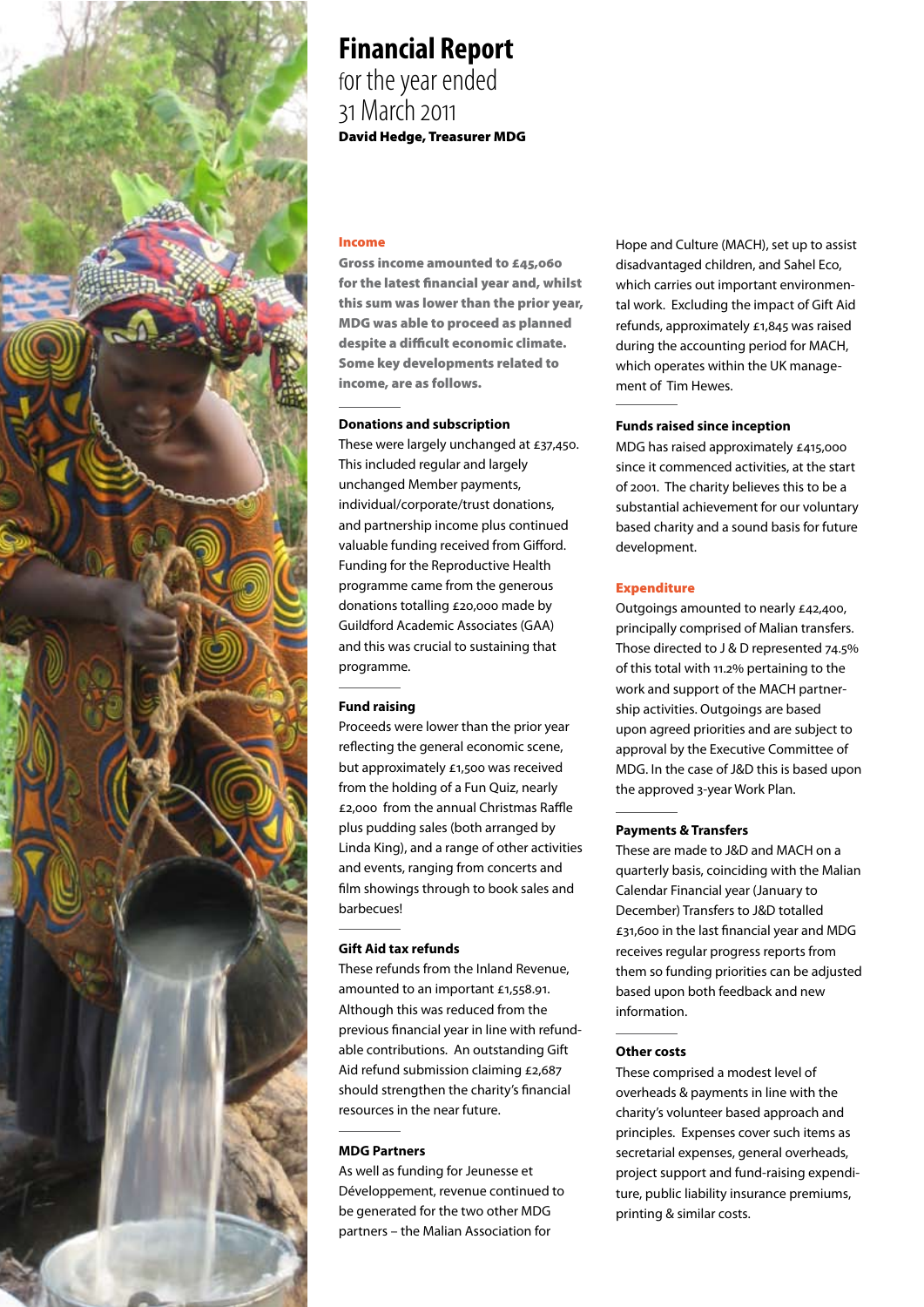### **Annual surplus**

This realised  $£2,670$  for fiscal year 2010/2011 and, therefore, cash holdings at 31st March 2011, remained strong at £13,408 prior to transfers.

### The Current Financial Year (2011/2012)

The first five months of the current year reveal income of approximately £14,920 which is in line with expectations and, whilst lower than the prior year, reflects the current UK economic environment. These receipts principally consist of normal standing order payments, donations, some fund raising activity plus £ 6,089.50 from The Funding Network of Oxford in respect of a successful bid by MACH.

The current major funding priority for J&D is the Kolondieba project, with a forecast and planned costs of £23,000.

In response to the more difficult financial environment, MDG has adopted a more detailed process for financial planning against its commitments in the agreed 3-year Work Plan, and this includes closer dialogue with Malian partners.

The charity's total bank current and savings account balances, as at the end of August 2011, amounted to approximately £29,150. However, significant transfers to Mali are due in the immediate future whilst other monies are held for the Reproductive Health project, the MACH partnership and the Kolondieba project.

**September 2011**



**If you would like any other information about projects, or our work generally, please contact us**

**John Hedge 01787311590 john.hedge@malidg.org.uk** 

**Linda King 01865 890829 linda.king@malidg.org.uk**